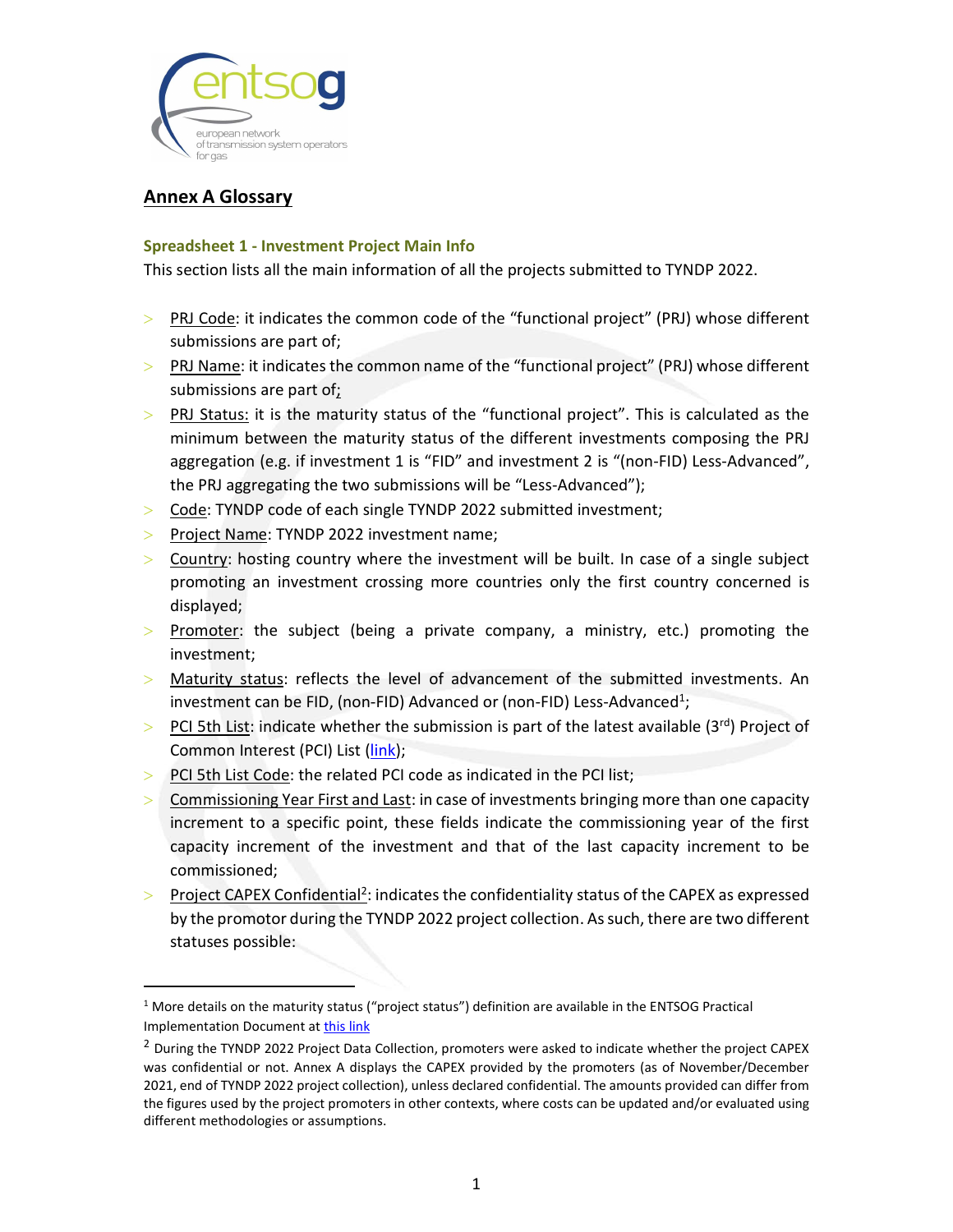

- $\circ$  Non-Confidential: means that the project promoter marked the CAPEX information as "non-confidential" so the CAPEX figure is published in the column "Project CAPEX";
- $\circ$  Confidential: means that the project promoter marked the CAPEX as "confidential" so the CAPEX figure is not published in the column "Project CAPEX";
- $>$  Project CAPEX (in million EUR): CAPEX information is published in case of investments whose CAPEX has been submitted for TYNDP 2022 as "non-confidential". For those whose CAPEX has been submitted as "confidential", the respective costs are not published;
- CAPEX Incurred: indicates the amount in million EUR of the expected CAPEX which has been already incurred at the time of the project collection phase;
- CAPEX Range (in %): indicates the degree of variability of the costs by stating how much it can very to the up- or downside, in percentage of the cost provided;
- Project OPEX Confidential<sup>3</sup>: indicates the confidentiality status of the OPEX as expressed by the promotor during the TYNDP 2022 project collection. As such, there are two different statuses possible:
	- o Non-Confidential: means that the project promoter marked the OPEX information as "non-confidential" so the OPEX figure is published in the column "Project OPEX";
	- $\circ$  Confidential: means that the project promoter marked the OPEX information as "confidential" so the OPEX figure is not published in the column "Project OPEX".
- Project OPEX (in million EUR per year): OPEX information is published in case of investments whose OPEX has been submitted for TYNDP 2022 as "non-confidential". For projects whose OPEX has been submitted as "confidential", the respective costs are not published;
- $>$  OPEX Range (in %): Indicates the degree of variability of the OPEX costs by stating how much it can very to the up- or downside, in percentage of the cost provided;
- > Shareholders: Information on different shareholders of the submitted investment;
- Project Website: provides a link to the website (if such website exists);
- $>$  Is part of NDP: indicates whether a submission is part of a National Development Plan (NDP) or not;
- $>$  NDP number: indicates the reference number or the name/label with which the promoter submission is identified in the NDP.

<sup>&</sup>lt;sup>3</sup> During the TYNDP 2022 Project Data Collection, promoters were asked to indicate whether the project OPEX was confidential or not. Annex A displays the OPEX provided by the promoters (as of November, December 2021, end of TYNDP 2022 project collection), unless declared confidential. The amounts provided can differ from the figures used by the project promoters in other contexts, where costs can be updated and/or evaluated using different methodologies or assumptions.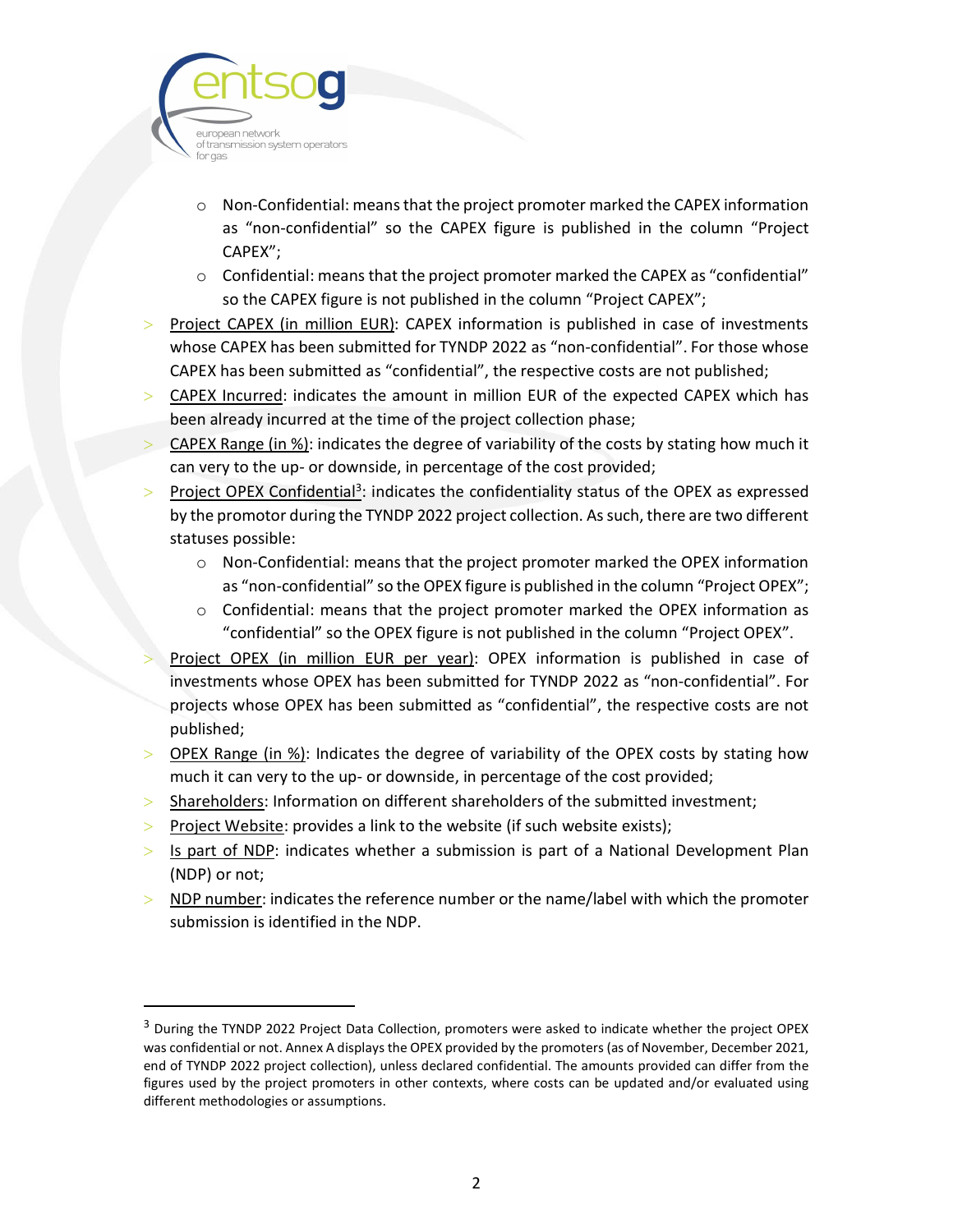

## Spreadsheet 2 - TRA

This section includes all the main technical information for pipeline (including compressor stations) submissions.

- Code: TYNDP code of each single TYNDP 2022 submitted investment;
- > Project Name: TYNDP 2022 investment name;
- $>$  Promoter: the subject (being a private company, a ministry, etc.) promoting the investment;
- Maturity status: reflects the level of advancement of the submitted investment. An investment can be FID, (non-FID) Advanced or (non-FID) Less-Advanced;
- Section: the realisation of the same investment may be characterised by different sections/phases;
- Length, Diameter and Compressor Power: with reference to pipeline investments they indicate the length (in km) and the diameter (mm) while for compressor stations (CS) the installed compressor power (MW) is indicated;
- Suited for increasing percentages of H2: indicates if the investment is suitable to transport increasing percentages of H2 (possible up to 100%);
- Fuel to gas switch: indicates if the investment contributes to the fuel to gas switch. This refers to the replacement of more polluting energy carriers by gas in a country or specific area;
- Sourcing Country: indicates gas sources / production countries, which will feed the investment;
- Sourcing Background: further information on sourcing background.

#### Spreadsheet 3 - LNG

This section includes all the main technical information for LNG terminal investments.

- Code: TYNDP code of each single TYNDP 2022 submitted investment;
- $\ge$  Project Name: TYNDP 2022 investment name;
- $>$  LNG Facility: indicates the name/location of the LNG facility;
- $>$  Promoter: the subject (being a private company, a ministry, etc.) promoting the investment;
- Maturity status: reflects the level of advancement of the submitted investments. An investment can be FID, (non-FID) Advanced or (non-FID) Less-Advanced<sup>4</sup>;

<sup>4</sup> More details on the maturity status ("project status") definition are available in the ENTSOG Practical Implementation Document at this link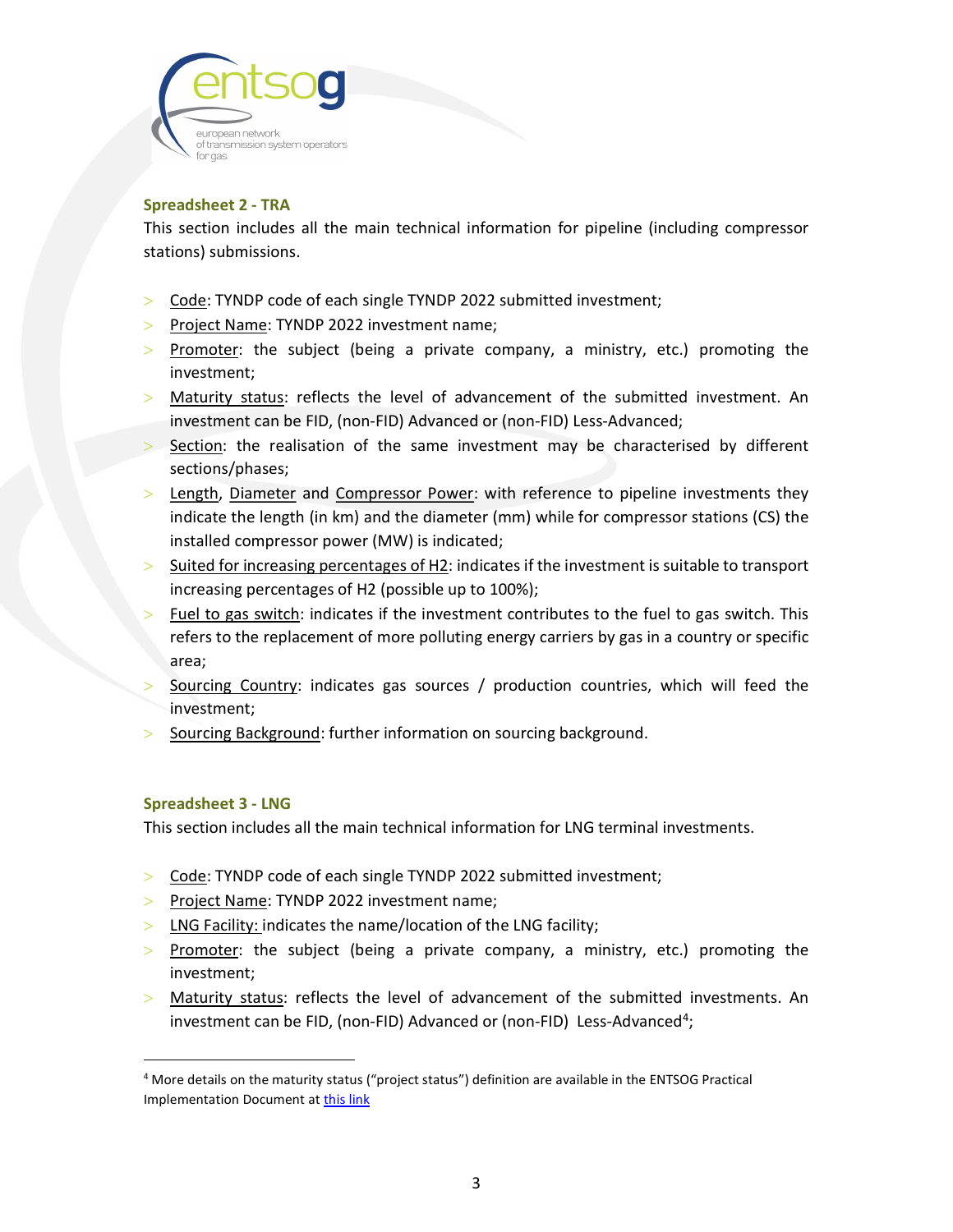

- Project Phase: the realisation of the same investment may be characterised by different phases;
- $>$  Reloading Ability: whether the LNG terminal investments will also have ship reloading;
- $>$  Project Yearly Volume: the expected increment in the maximum yearly volume that the terminal can regasify (in bcm/y); This represents also the capacity figure to be used for modelling purposes.
- $>$  Project Ship Size: the maximum size of the ship the terminal will be able to receive (in m3 LNG);
- $>$  Project Storage Capacity: the maximum size of the LNG terminal tank (in m3 LNG);
- $>$  Suited for increasing percentages of H2: indicates if the investment is suitable to handle increasing percentages of H2 (possible up to 100%);
- $>$  Fuel to gas switch: indicates if the investment contributes to the fuel to gas switch. This refers to the replacement of more polluting energy carriers by gas in a country or specific area;
- Sourcing Country / LNG: indicates gas sources / production countries, which will feed the investment;
- Sourcing Background: further information on sourcing background.

### Spreadsheet 4 – UGS

This section includes all the main technical information for Underground storage submissions.

- > Code: TYNDP code of each single TYNDP 2022 submitted investment;
- $>$  Project Name: TYNDP 2022 investment name;
- > UGS Facility: name/location of the UGS facility;
- $>$  Type: type of the storage facility;
- > Promoter: the subject (being a private company, a ministry, etc.) promoting the investment;
- Maturity status: reflects the level of advancement of the submitted investment. An investment can be FID, (non-FID) Advanced or (non-FID) Less-Advanced;
- $>$  Project Phase: the realisation of the same investment may be characterised by different phases;
- WGV: working gas volume of the storage [mcm];
- $>$  Withdrawal Capacity: withdrawal capacity proposed by the investment [mcm/d];
- $>$  Injection Capacity: injection capacity proposed by the investment [mcm/d];
- $>$  Suited for increasing percentages of H2: indicates if the investment is suitable to store increasing percentages of H2 (possible up to 100%);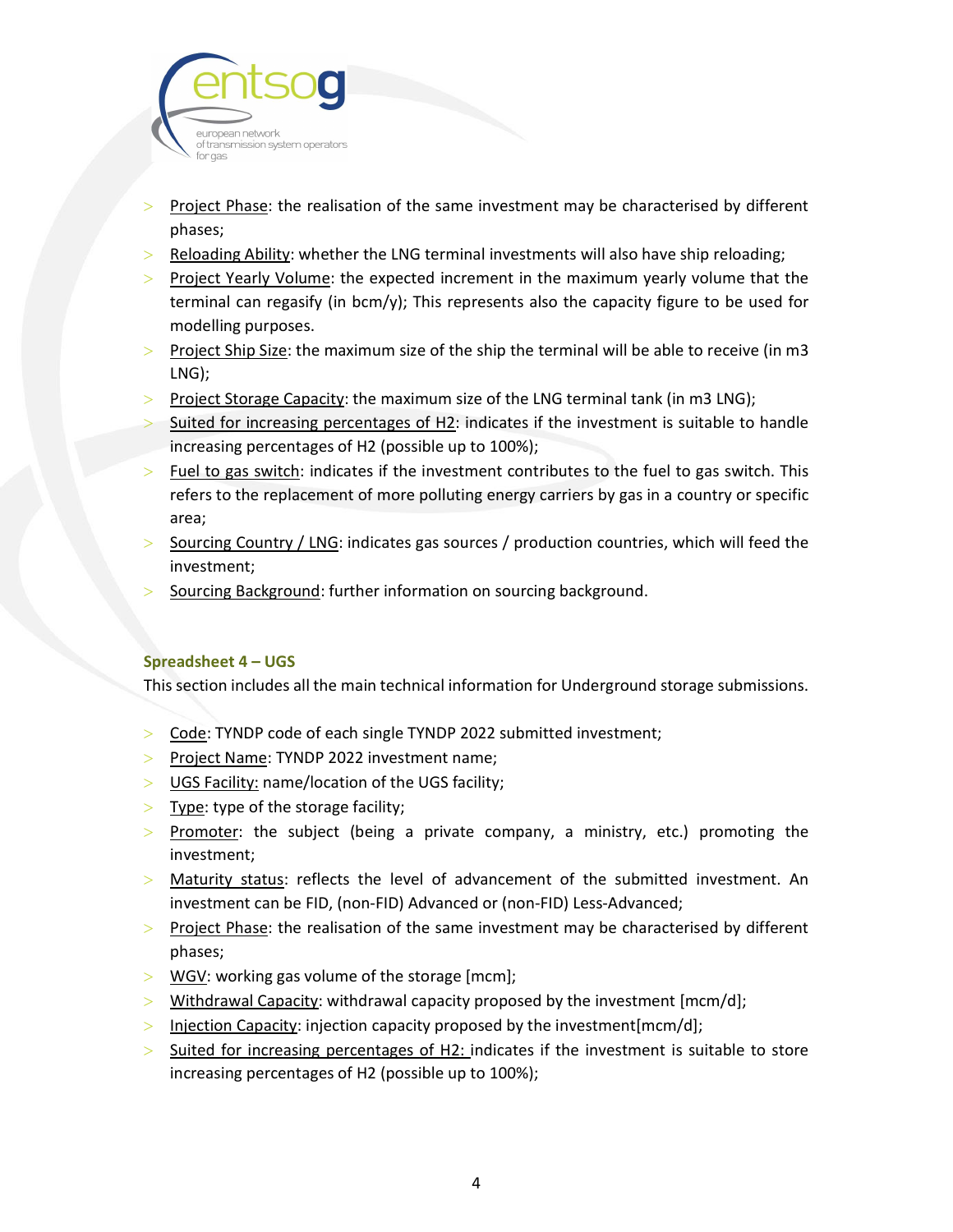

 Fuel to gas switch: indicates if the investment contributes to the fuel to gas switch. This refers to the replacement of more polluting energy carriers by gas in a country or specific area.

#### Spreadsheet 5 – HYD

This section includes all the main technical information for investments for new or repurposed infrastructure to carry hydrogen.

- > Code: TYNDP code of each single TYNDP 2022 submitted investment;
- Project Name: TYNDP 2022 investment name;
- $>$  Promoter: the subject (being a private company, a ministry, etc.) promoting the investment;
- $>$  Subcategory: Type of the HYD investment;
- $>$  Project description: provides the description of the HYD investment;
- $>$  Maturity status: reflects the level of advancement of the submitted investment. An investment can be FID, (non-FID) Advanced or (non-FID) Less-Advanced;
- Section Name: the realisation of the same investment may be characterised by different phases;
- Technical Parameters: provides the technical parameters of the HYD investment;
- Increase hydrogen transport capacity at a border by 10%: indicates if the investment is expected to increase the hydrogen transport capacity at a border by 10%;
- $>$  Sourcing Country: indicates gas sources / production technique, which will feed the investment;
- > Sourcing Background: further information on sourcing background.

#### Spreadsheet 6 – RET

This section includes all the main technical information for investments for retrofitting infrastructure to further integrate hydrogen.

- > Code: TYNDP code of each single TYNDP 2022 submitted investment;
- > Project Name: TYNDP 2022 investment name;
- $>$  Promoter: the subject (being a private company, a ministry, etc.) promoting the investment;
- $>$  Subcategory: Type of the RET investment;
- $\ge$  Project description: provides the description of the RET investment;
- Maturity status: reflects the level of advancement of the submitted investment. An investment can be FID, (non-FID) Advanced or (non-FID) Less-Advanced;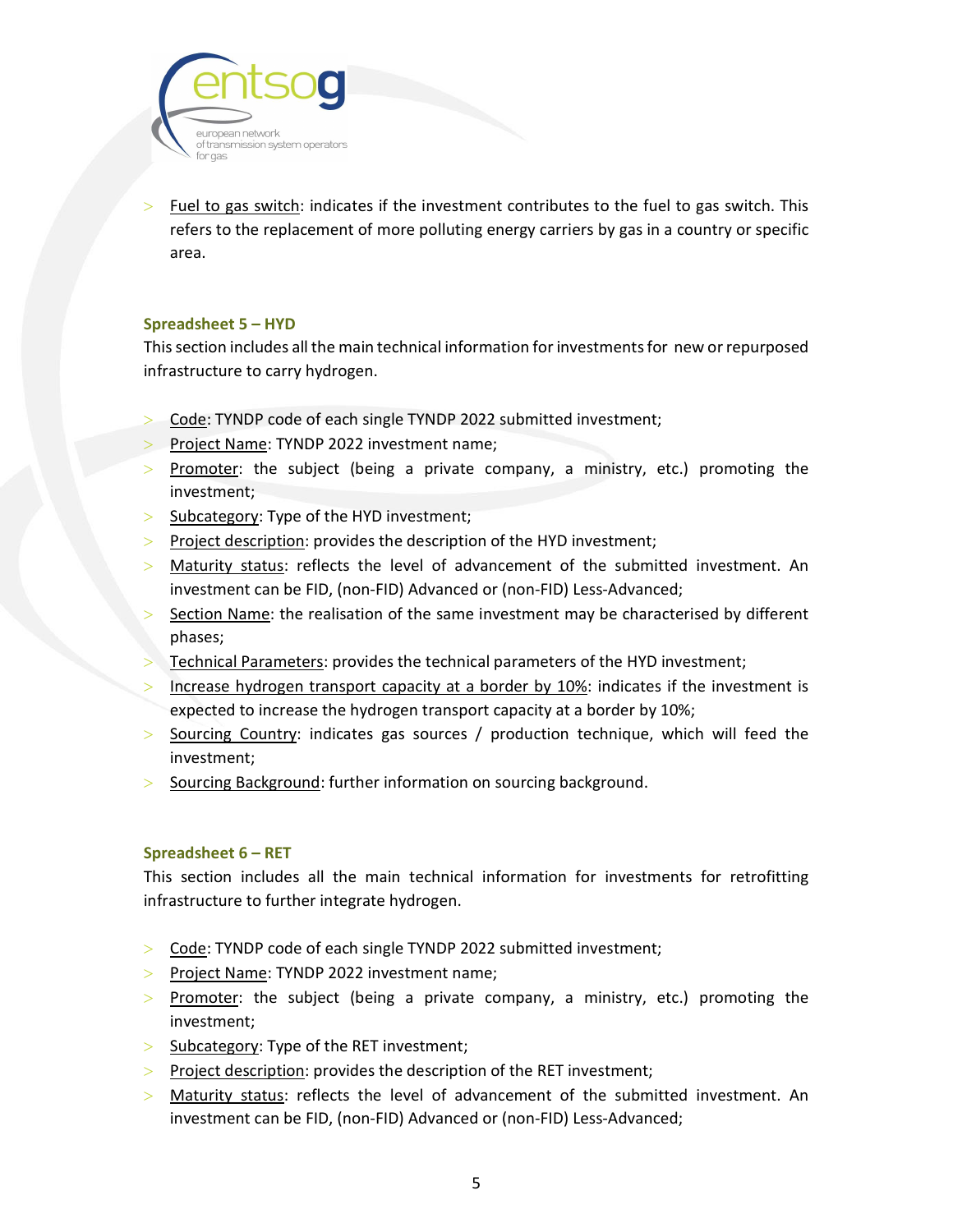

- Section Name: the realisation of the same investment may be characterised by different phases;
- $>$  Technical Parameters: provides the technical parameters of the RET investment;
- $>$  Sourcing Country indicates gas sources / production technique, which will feed the investment;
- $>$  Sourcing Background: further information on sourcing background.

#### Spreadsheet 7 – BIO

This section includes all the main technical information for biomethane development projects.

- > Code: TYNDP code of each single TYNDP 2022 submitted investment;
- Project Name: TYNDP 2022 investment name;
- $>$  Promoter: the subject (being a private company, a ministry, etc.) promoting the investment;
- $>$  Subcategory: Type of the BIO investment;
- Project description: provides the description of the BIO investment;
- Maturity status: reflects the level of advancement of the submitted investment. An investment can be FID, (non-FID) Advanced or (non-FID) Less-Advanced;
- Section Name: the realisation of the same investment may be characterised by different phases;
- Technical Parameters: provides the technical parameters of the BIO investment;
- $>$  Sourcing Country indicates gas sources / production technique, which will feed the investment;
- Sourcing Background: further information on sourcing background.

#### Spreadsheet 8 – OTH

This section includes all the main technical information for other infrastructure related investment as defined in the Practical Implementation Document for TYNDP 2022.

- Code: TYNDP code of each single TYNDP 2022 submitted investment;
- Project Name: TYNDP 2022 investment name;
- $>$  Promoter: the subject (being a private company, a ministry, etc.) promoting the investment;
- $>$  Subcategory: Type of the OTH investment;
- $\ge$  Project description: provides the description of the OTH investment;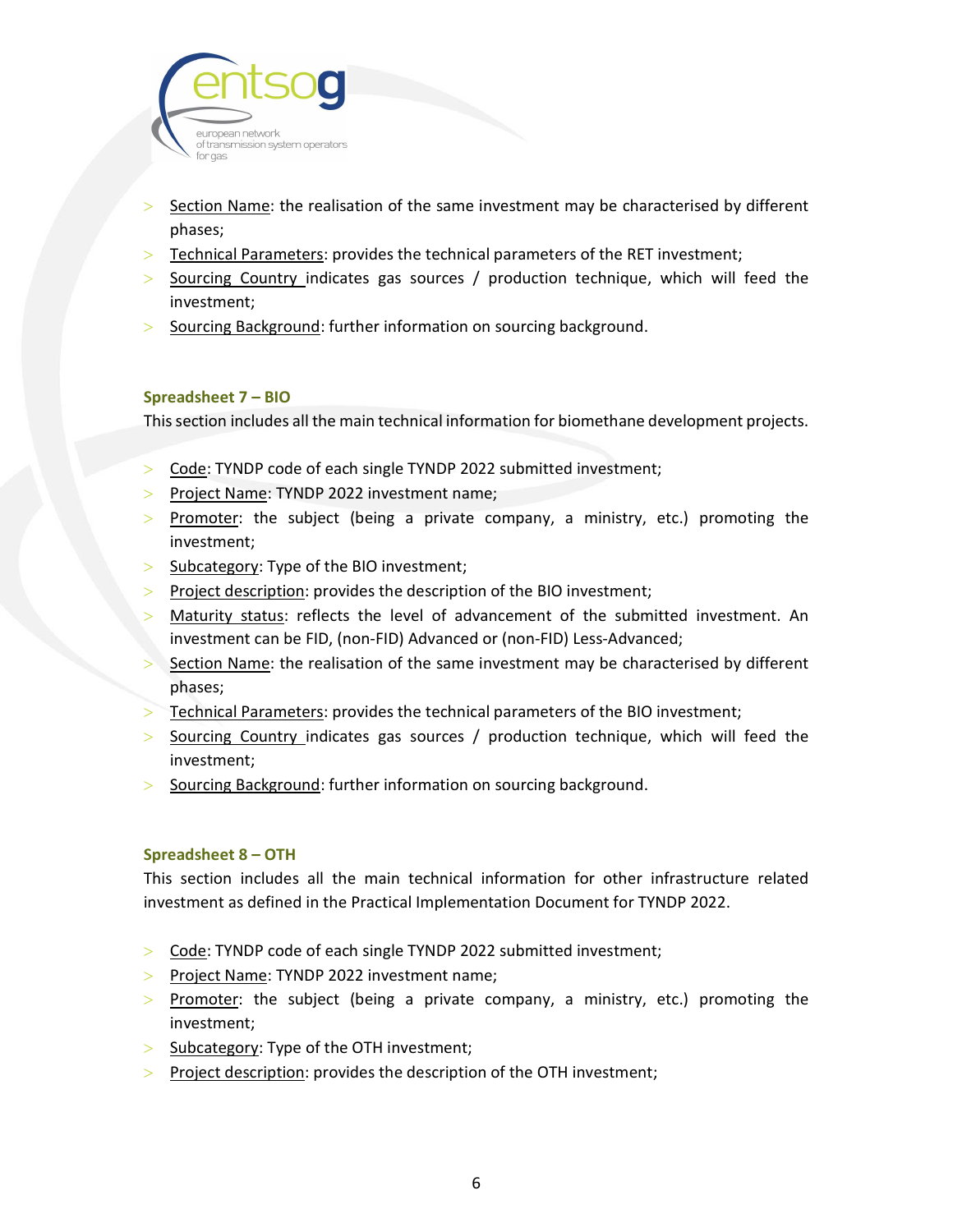

- Maturity status: reflects the level of advancement of the submitted investment. An investment can be FID, (non-FID) Advanced or (non-FID) Less-Advanced;
- Section Name: the realisation of the same investment may be characterised by different phases;
- $>$  Technical Parameters: provides the technical parameters of the OTH investment;
- $>$  Sourcing Country: indicates gas sources / production technique, which will feed the investment;
- > Sourcing Background: further information on sourcing background.

#### Spreadsheet 9 – Time Schedule

This section provides the start and/or end date of the main investment activities/milestones.

- Code: TYNDP code of each single TYNDP 2022 submitted investment;
- $\ge$  Project Name: TYNDP 2022 investment name;
- $>$  Host Country: hosting country where the investment will be built. In case of a single investment crossing more countries only the first country concerned is displayed;
- Promoter: the subject (being a private company, a ministry, etc.) promoting the investment;
- Maturity status: reflects the level of advancement of the submitted investment. An investment can be FID, (non-FID) Advanced or (non-FID) Less-Advanced;
- $\ge$  Pre-Feasibility Starts: date when the Pre-Feasibility Study<sup>5</sup> started or will start;
- $\ge$  Pre-Feasibility Ends: date when the Pre-Feasibility Study ended or will end;
- $\ge$  Pre-Feasibility Info Not Available: in case no data are available for the start and end of the activity, the reason is provided here;
- $>$  Feasibility Starts: date when the Feasibility Study<sup>6</sup> started or will start;
- $>$  Feasibility Ends: date when the Feasibility Study ended or will end;
- $>$  Feasibility Info Not Available: in case no data are available for the start and end of the activity, the reason is provided here;
- $\geq$  FEED Starts: date when Front End Engineering Design<sup>7</sup> started or will start;

<sup>&</sup>lt;sup>5</sup> By Pre-Feasibility study we understand a preliminary study undertaken to determine if it would be worthwhile to proceed to the feasibility study stage and/or to determine, analyse, and select the best (technical and financial) business scenarios.

<sup>&</sup>lt;sup>6</sup> By Feasibility study we understand an analysis and evaluation of a proposed project to determine if it (1) is technically feasible, (2) is feasible within the estimated cost, and (3) will be profitable.

<sup>&</sup>lt;sup>7</sup> By FEED we understand the basic engineering which comes after the Feasibility study. During this phase, the engineering documentation of enough quality and depth is produced to adequately define the project requirements for detailed engineering, procurement and construction of the facility and to support an accurate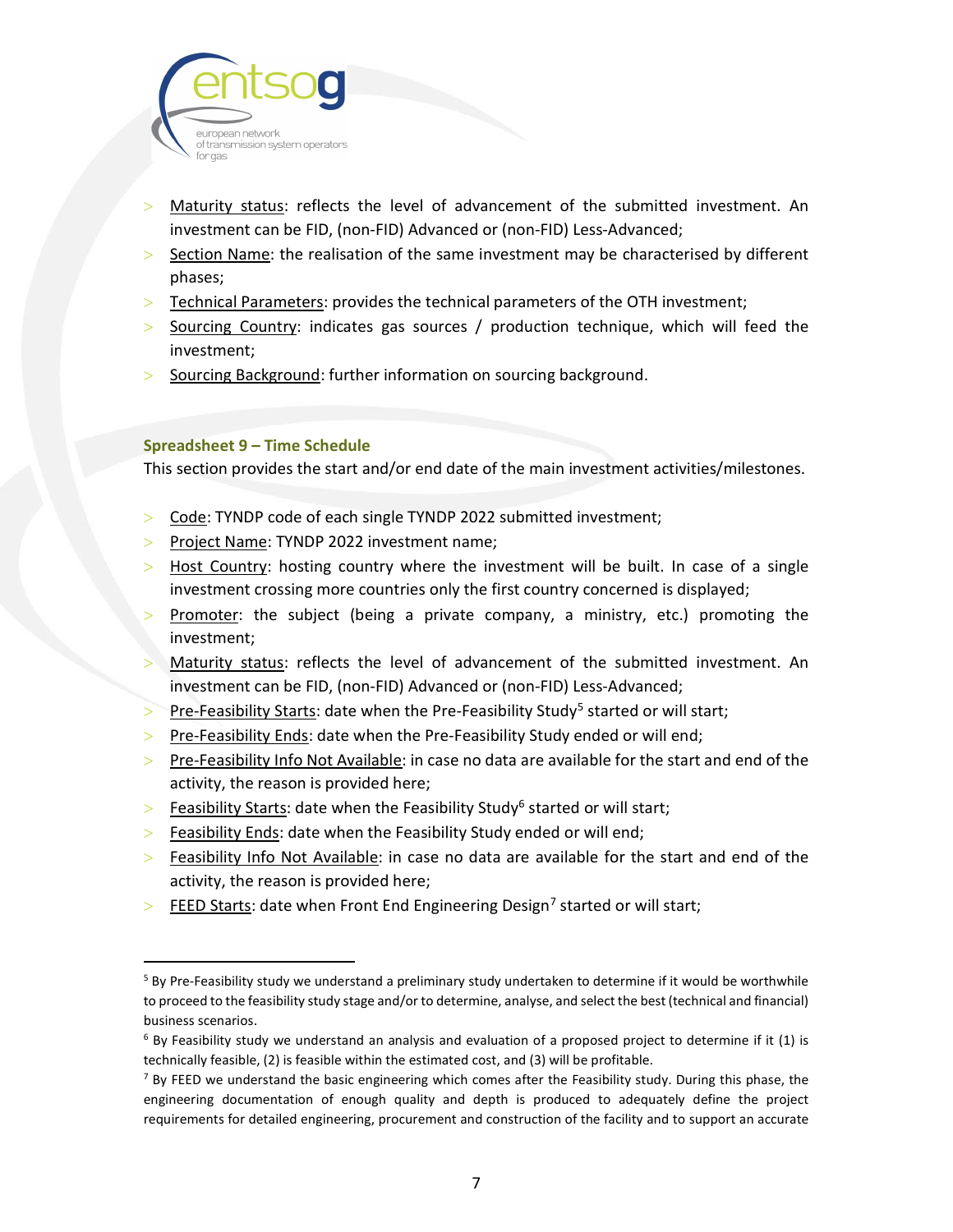

- **FEED Ends: date when Front End Engineering Design ended or will end;**
- $>$  FEED Info Not Available: in case no data are available for the start and end of the activity, the reason is provided here;
- $>$  Permitting Phase Starts: date when the Permitting Phase started or will start;
- $>$  Permitting Phase Ends: date when the Permitting Phase ended or will end;
- $>$  Permitting Info Not Available: in case no data are available for the start and end of the activity, the reason is provided here;
- Supply Contracts Ends: date when the Supply Contracts ended or will end;
- $>$  Supply Contracts Info Not Available: in case no data are available for the end of the activity, the reason is provided here;
- $>$  FID : date when the Final Investment Decision was or will be taken;
- $>$  FID Info Not Available: in case no data are available for the end of the activity, the reason is provided here;
- > Construction Starts: date when construction works started or will start;
- $>$  Construction Ends: date when construction works will end;
- $>$  Construction Info Not Available: in case no data are available for the start and end of the activity, the reason is provided here;
- Commissioning Starts: indicates the commissioning year of the first capacity increment of the investment;
- Commissioning Ends: indicates the commissioning year of the last capacity increment to be commissioned;
- Grant Obtention Date: date when a grant for studies/works has been obtained;
- $>$  Schedule Status: compared to TYNDP 2020 commissioning year, the investment can be now "on time", "ahead of schedule", "delayed" or "rescheduled";
- Delay Explanation: in case investment is delayed, here is the reason for the delay;
- Comment: comment on project schedule.

### Spreadsheet 10 – Capacities

This section provides information related to the technical capacity increments assigned to the TYNDP 2022 investments.

- $>$  System: Clarifies if the expected capacity created by the investment refers to transported Methane (CH4)/Biomethane (BIO) or Hydrogen (H2);
- $>$  Point Category: indicates the type of interconnection point to which the respective capacity increment is provided;

project cost estimate. This project phase is typically also used to support the final investment decision (FID) for the project.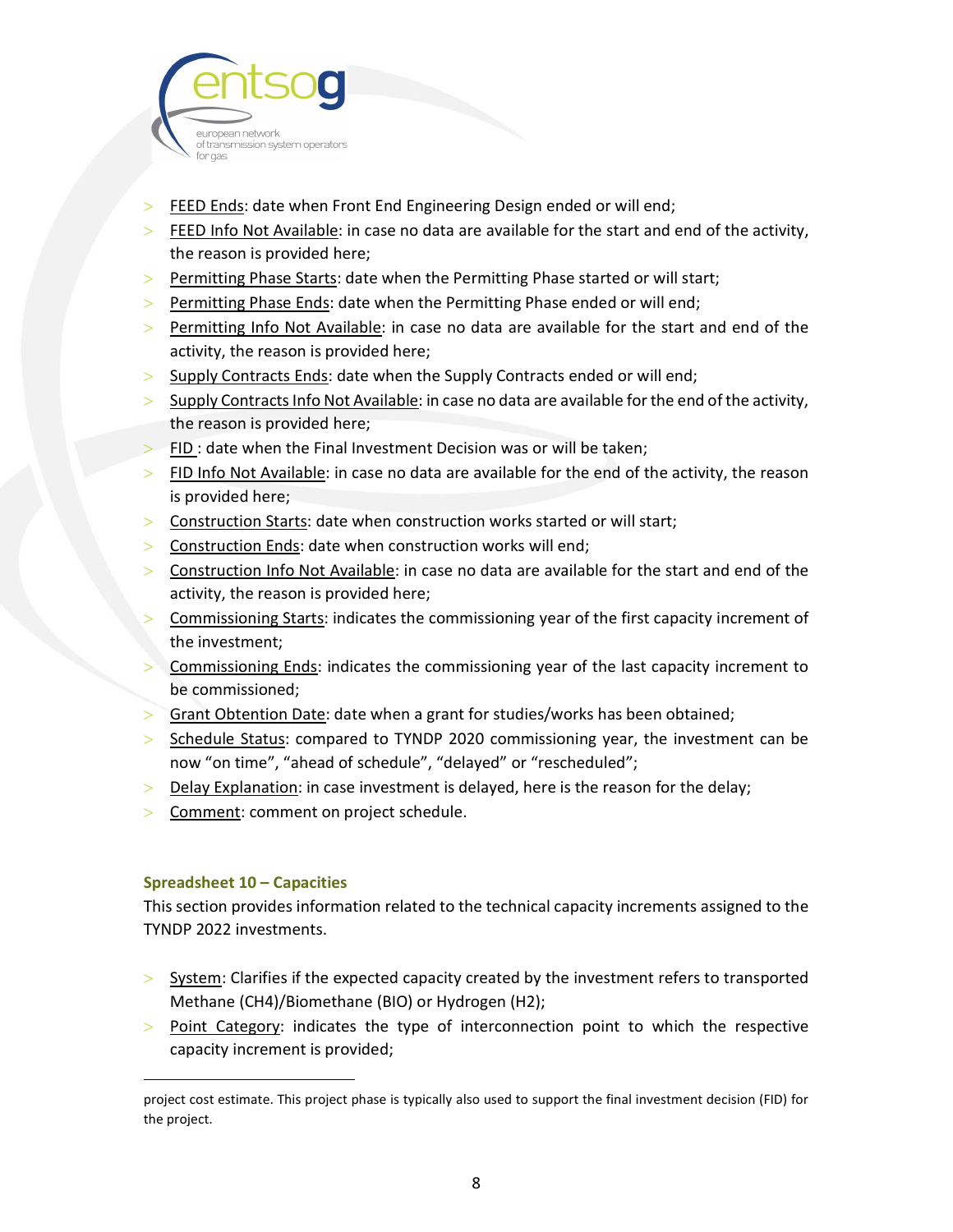

- Point: provides the name of the interconnection point to which the respective capacity increment is provided;
- $>$  From System: indicates the system which sends the respective capacity;
- $>$  To System: indicates the system which receives the capacity increment;
- Code: TYNDP code of each single TYNDP 2020 submitted investment;
- $\ge$  Project Name: TYNDP 2020 investment code;
- $>$  Promoter: the subject (being a private company, a ministry, etc.) promoting the investment;
- $>$  Status: reflects the level of advancement of each capacity increment (and not of the investment as a whole). Therefore, an investment can have several capacity increments with different maturity statuses. A capacity increment can be FID, non-FID Advanced or non-FID Less-Advanced;
- $>$  Operator: indicates the name of entity which will operate the capacity increment;
- $>$  Commissioning year: indicates the commissioning year of the capacity increment; Capacity: indicates the value of the capacity increment (in GWh/d) to be used for modelling (for LNG capacity please refer to "Project Yearly Volume" definition under Spreadsheet 3 LNG Terminals).

### Spreadsheet 11 – Enablers

This section lists the investments which are considered enablers<sup>8</sup> and the enabled projects<sup>9</sup>.

- **Enabler Code: TYNDP code of the enabler project;**
- $>$  Enabler Project Name: name of the enabler project;
- $>$  Enabled Code: TYNDP code of the enabled project;
- $>$  Enabled Project Name: name of the enabled project;
- $>$  Enabler Relationship: explains the relation between Enabler and enabled project.

<sup>&</sup>lt;sup>8</sup> A project can be considered as an Enabler Project when it is necessary for another Project (the Enabled Project) to realize its full capacity potential.

<sup>&</sup>lt;sup>9</sup> An Enabled Project is a project which cannot realize its incremental capacity potential partially or fully within an Entry/Exit system at an Entry/Exit point (IP point; UGS Entry/Exit Point; LNG Entry/Exit Point) without an Enabler Project.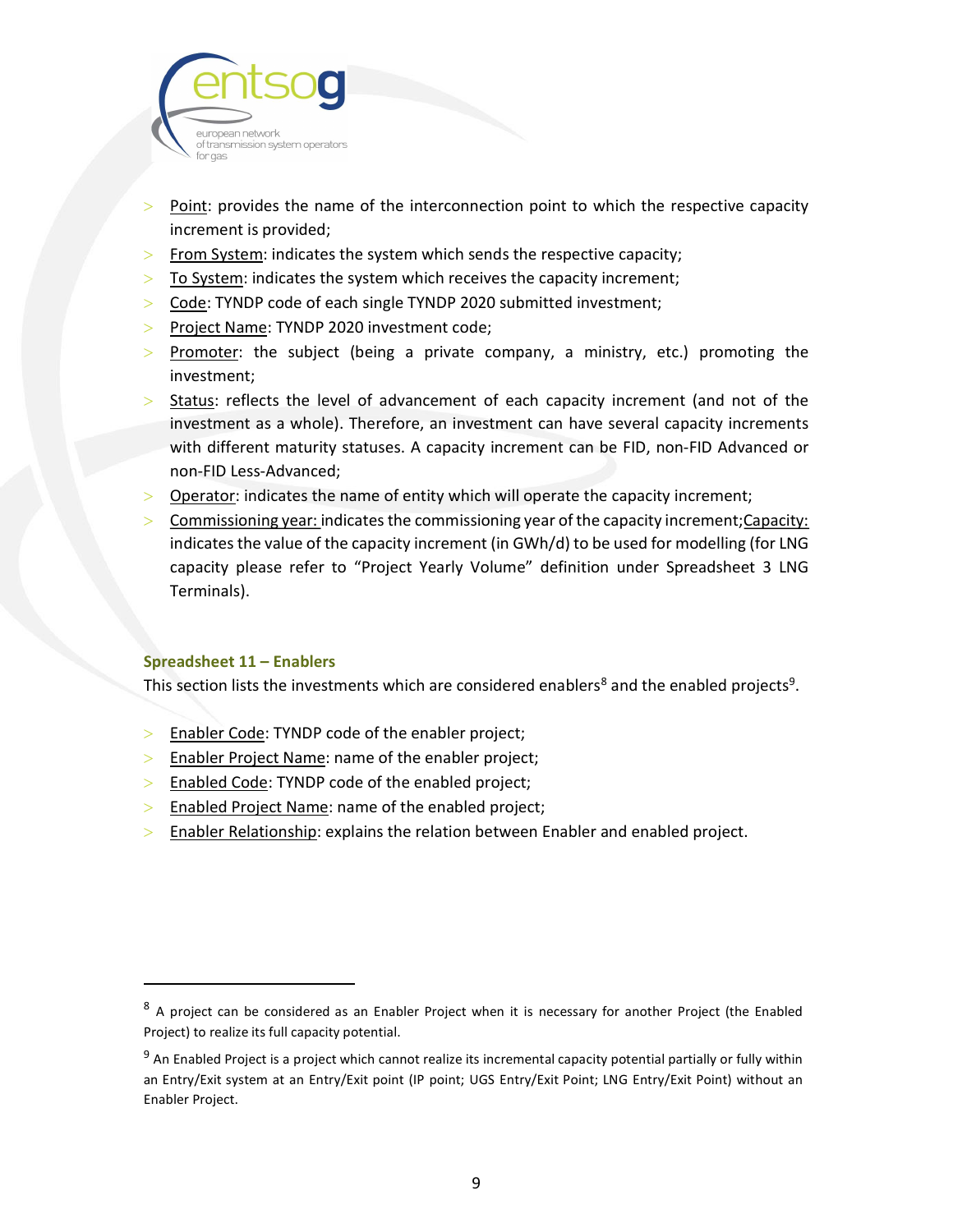

### Spreadsheet 12 – Enhancers

This section lists the investments which are considered enhancers<sup>10</sup> and the enhanced projects when submitted by the same promoter.

- > Enhancer Code: TYNDP code of the enhancer project;
- $>$  Enhancer Project Name: name of the enhancer project;
- > Enhanced Code: TYNDP code of the enhanced project;
- **Enhanced Project Name: name of the enhanced project;**
- $>$  Enhancer Relationship: explains the relation between enhancer and enhanced project.

#### Spreadsheet 13 – National Development Plan Info

This section includes the information related to the inclusion of the investment in the relevant National Development Plan (NDP).

- > Code: TYNDP code of each single TYNDP 2022 submitted investment;
- Project Name: TYNDP 2022 investment name;
- Country: hosting country where the investment will be built. In case of a single investment crossing more countries only the first country concerned is displayed.
- Promoter: the subject (being a private company, a ministry, etc.) promoting the investment;
- Maturity status: reflects the level of advancement of the submitted investment. An investment can be FID, non-FID Advanced or non-FID Less-Advanced;
- $>$  PCI 5th List: indicate whether the investment is part of the latest available (3rd) Project of Common Interest (PCI) List (link),
- $>$  PCI 5th List Code: the related PCI code as indicated in the PCI list;
- $>$  Is Part of an NDP: indicates whether an investment is part of a National Development Plan (NDP) or not;
- NDP Number: indicates the reference number or the name/label with which the investment is identified in the NDP;
- $>$  NDP Name or Reason for non-NDP inclusion: indicates the full NDP name or the reason the investment is not included in the latest approved NDP;
- > NDP Website: indicates the URL/link of the NDP website;
- $>$  NDP Release Date: indicates the date when the NDP has been released.

<sup>&</sup>lt;sup>10</sup>An Enhancer is a project that would allow the main project (enhanced project) to operate at higher rate than when main project operates on its own basis, increasing the benefits stemming from the realisation of the main investment. An enhancer, unlike an enabler, it is not strictly required for the realisation of the main project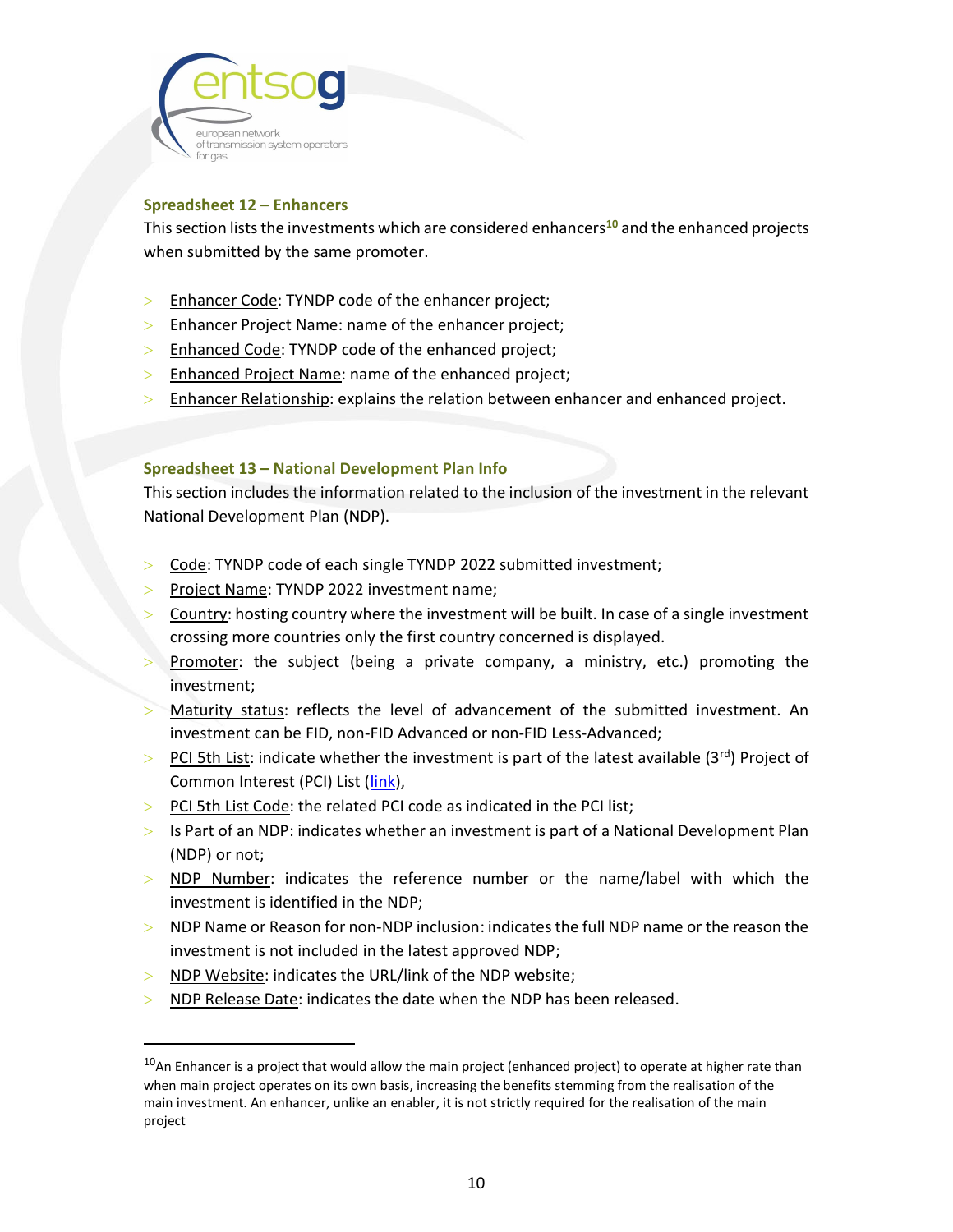

### Spreadsheet 14 – CBCA & CEF

This section provides information on any Intergovernmental Agreements concluded for the investment.

- Code: TYNDP code of each single TYNDP 2022 submitted investment;
- > Project Name: TYNDP 2022 investment name;
- $>$  Host Country: hosting country where the investment will be built. In case of a single investment crossing more countries only the first country concerned is displayed;
- $>$  Promoter: the subject (being a private company, a ministry, etc.) promoting the investment;
- $>$  PCI 5th List Code: indicate whether the investment is part of the latest available Project of Common Interest (PCI) List (link);
- Previous PCI List: indicates if the investment was part of previous PCI lists;
- CBCA Decision: indicates if the investment received a Cross-Border Cost Allocation (CBCA) decision;
- $>$  CBCA Decision Date: indicates the date when the CBCA decisions was issued;
- CBCA decision website: indicates the website where the CBCA decision is available;
- Benefiting Countries: indicates the net benefiting countries of the investment as identified in the CBCA decision;
- Bearer Countries: indicates the net bearers countries of the investment as identified in the CBCA decision;
- CBCA Additional Comments: additional information on CBCA;
- Applied for CEF: indicates if the investment applied for financial support for studies and/or construction related works via the Connecting Europe Facility (CEF) programme which is a key EU funding instrument;
- $>$  Grant for studies: indicates if the investment applied for grants for studies under CEF;
- $>$  Amount received for studies: indicates the amount of money in MIn EUR that was granted for studies;
- $>$  Grant for works: indicates if the investment applied for grants for works under CEF;
- > Amount received for works: indicates the amount of money in MIn EUR that was granted for works;
- $>$  Intention to apply for CEF: in case promoter has not applied yet for financial support from CEF, it indicates if the promoter plans to apply for CEF funds in the future;
- $>$  Financial support for other programs: indicates if the investment received financial grants via programmes other than CEF;
- $>$  Other financial assistance: indicates if the investment received other financial assistance;
- > CEF Additional Comments: additional information on CEF.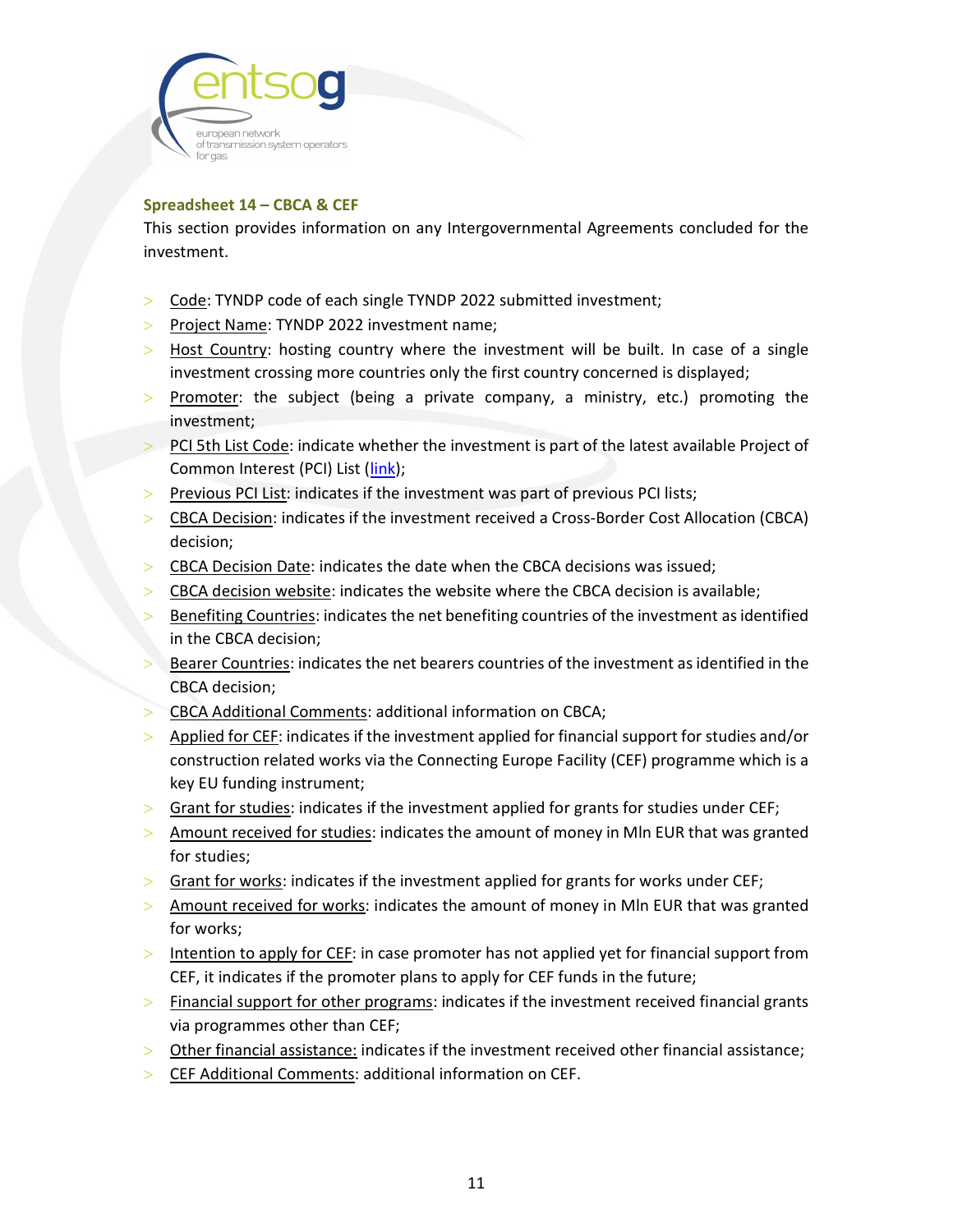

#### Spreadsheet 15 – Intergovernmental Agreements

This section provides information on any Intergovernmental Agreements proposed for the investment.

- Code: TYNDP code of each single TYNDP 2022 submitted investment;
- > Project Name: TYNDP 2022 investment name;
- $>$  Promoter: the subject (being a private company, a ministry, etc.) promoting the investment;
- Agreement: the type/name of agreement proposed for the investment;
- $>$  Signed: indicates if the agreement is signed by the involved parties;
- Signature Date: indicates the date of the signature, if the case;
- **Description: provides a description of the agreement.**

#### Spreadsheet 16 - PRJ Groups Main Info

Often, a number of functionally-related investment items need to be implemented for their benefit(s) to materialise. For example, in case of an interconnector connecting two (or more) countries, two different promoters are usually involved in realising the two sections of the same interconnector. It is clear in this case that the two sections of the interconnector are meant to be built and used unequivocally together. To facilitate ENTSOG task in identifying these investments, promoters were asked to indicate whether their submission is part of one common "functional project" like in the example below.



 $>$  PRJ Code: indicates the common code of the "functional project" (PRJ) whose different submission are part of;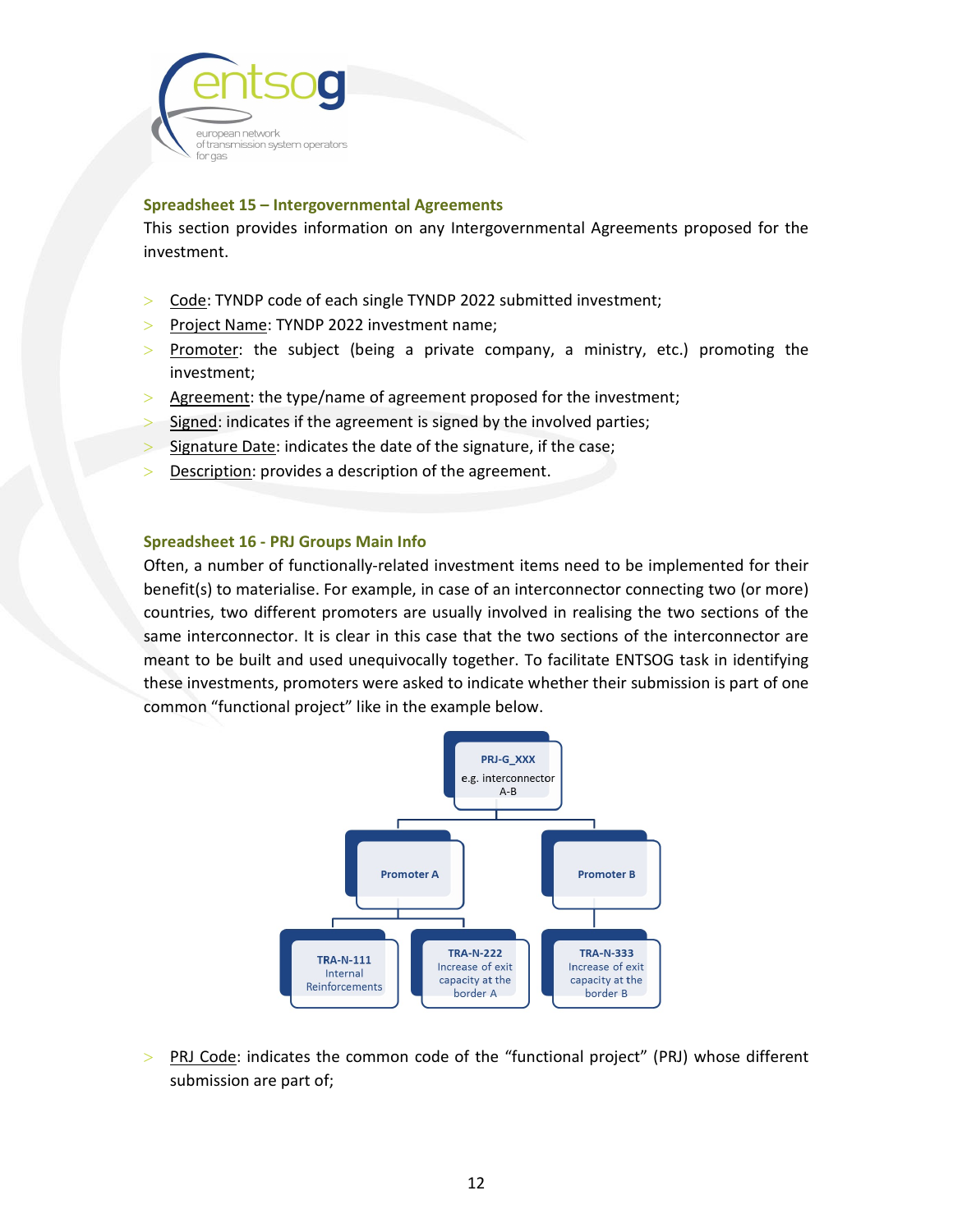

- PRJ Name: indicates the common name and of the "functional project" (PRJ) whose different submission are part of;
- PRJ Status: is the maturity status of the "functional project" (PRJ). This is calculated as the minimum between the maturity status of the different investments composing the PRJ aggregation (e.g. if investment 1 is "FID" and investment 2 is "(non-FID) Less-Advanced", the PRJ aggregating the two submissions will be "non-FID Less-Advanced");
- PRJ Commissioning Year First and Last: they respectively indicate the commissioning year of the first investment part of the PRJ to be commissioned and of the last investment part of the PRJ to be commissioned;
- PRJ Group Description: indicates the description of the "functional project" (PRJ);
- Code of Individual Projects: TYNDP code of each single investment composing the PRJ aggregation;
- > Project Name: TYNDP 2022 name of the single investment part of the PRJ aggregation;
- $>$  Project Promoter: the subject (being a private company, a ministry, etc.) promoting the single investment part of the PRJ aggregation;
- $>$  Host Country: hosting country where the single investment part of the PRJ aggregation will be built. In case of a single investment crossing more countries only the first country concerned is displayed.

### Spreadsheet 17 – Project Expected Impact

This section provides information on project driver, expected benefits and impacts.

- > Code: TYNDP code of each single TYNDP 2022 submitted investment;
- $\ge$  Project Name: TYNDP 2022 investment name;
- $>$  Promoter: the subject (being a private company, a ministry, etc.) promoting the investment;
- $>$  Criteria fulfilled and justification: indicates and justify criteria which can be relevant for an intention to apply for PCI at a later stage. Fields are only filled when promoter stated they intention to apply for the next PCI round;
- Specific criteria and justification: lists specific criteria the project contributes significantly. The specific criteria are (1) Market Integration, inter alia through lifting the isolation of at least one Member State and reducing energy infrastructure bottlenecks, interoperability and system flexibility, (2) Security of Supply, inter alia through appropriate connections and diversification of supply sources, supplying counterparts and routes, (3) Sustainability, inter alia through reducing emissions, supporting intermittent renewable generation and enhancing deployment of renewable gas, (4) Competition, inter alia through diversification of supply sources, supplying counterparts and routes;
- Main Project Drivers: indicates the main driver which triggered the project;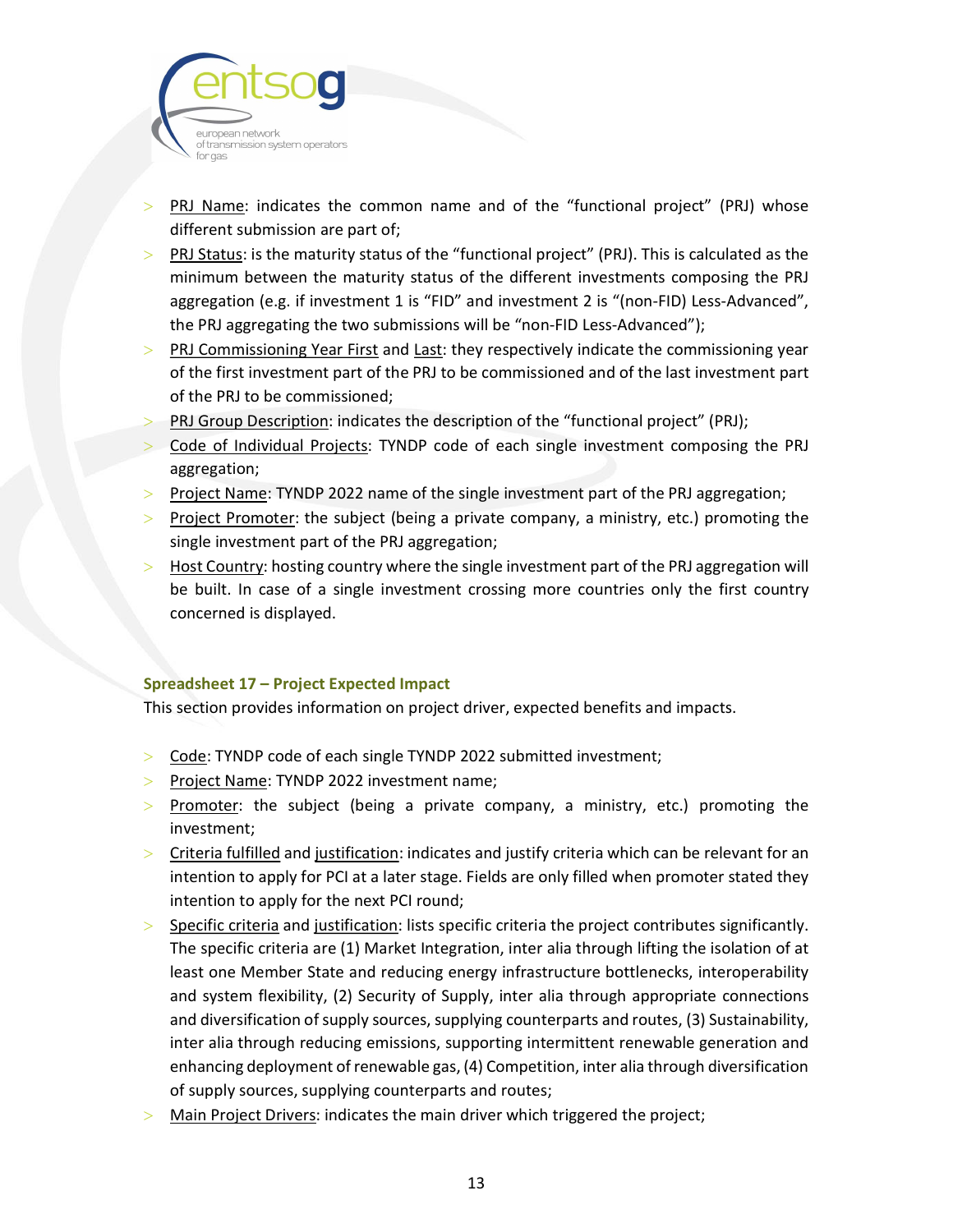

- Energy Transition Contribution and justification in case of none of above: gives further information on contribution in case sustainability was selected as main project driver. If the project doesn't contribute to the selectable entries, promoter justifies why the project is mainly driven by sustainability;
- Comments on Project Driver: describes and gives further information on project driver;
- Sasification: indicates if the project contributes to gasification<sup>11</sup> of a country/area/sector;
- Sasification Comments: in case the project contributes to gasification further information are provided here;
- $>$  Project Expected Benefits: provides the project expected benefits;
- Impacted Countries Information: lists impacted countries and gives further information;
- Creation of New Jobs: describes and when possible quantifies new jobs that will be created by the project;
- **Positive Impact on Climate Change: describes and if possible quantifies positive impact on** climate change;
- $>$  Negative Impact on Climate Change: describes and if possible quantifies negative impact on climate change;
- New Digital Solutions: indicates if project includes new digital solutions;
- Details Digital Solutions: in case a project includes new digital solutions further information are provided here;
- Integration with other Networks: indicates if the project enables the integration with other networks like electricity, heating, water or telecommunication;
- Details to other Networks: provides further details in case project enables the integration with other networks;
- $>$  Further contribution: lists further contributions by using the following criteria (1) network security and quality of supply by improving the efficiency and interoperability of gas transmission and distribution in day-to-day network operation by among others, addressing challenges resulting from the injection of gases of different qualities through the deployment of innovative technologies and cybersecurity, (2) market functioning and customer services, (3) facilitating smart energy sector integration through the creation of links to other energy carriers and sectors and enabling demand response (4) none of the above;
- Justification in case none of the above: provides a justification in case none of the above is in the previous column.

 $11$  Gasification describes a development where a country or an isolated area of a country not yet reached by gas get access to gas. It can also means that gas gets accessible for a specific sector and relaces other fuels.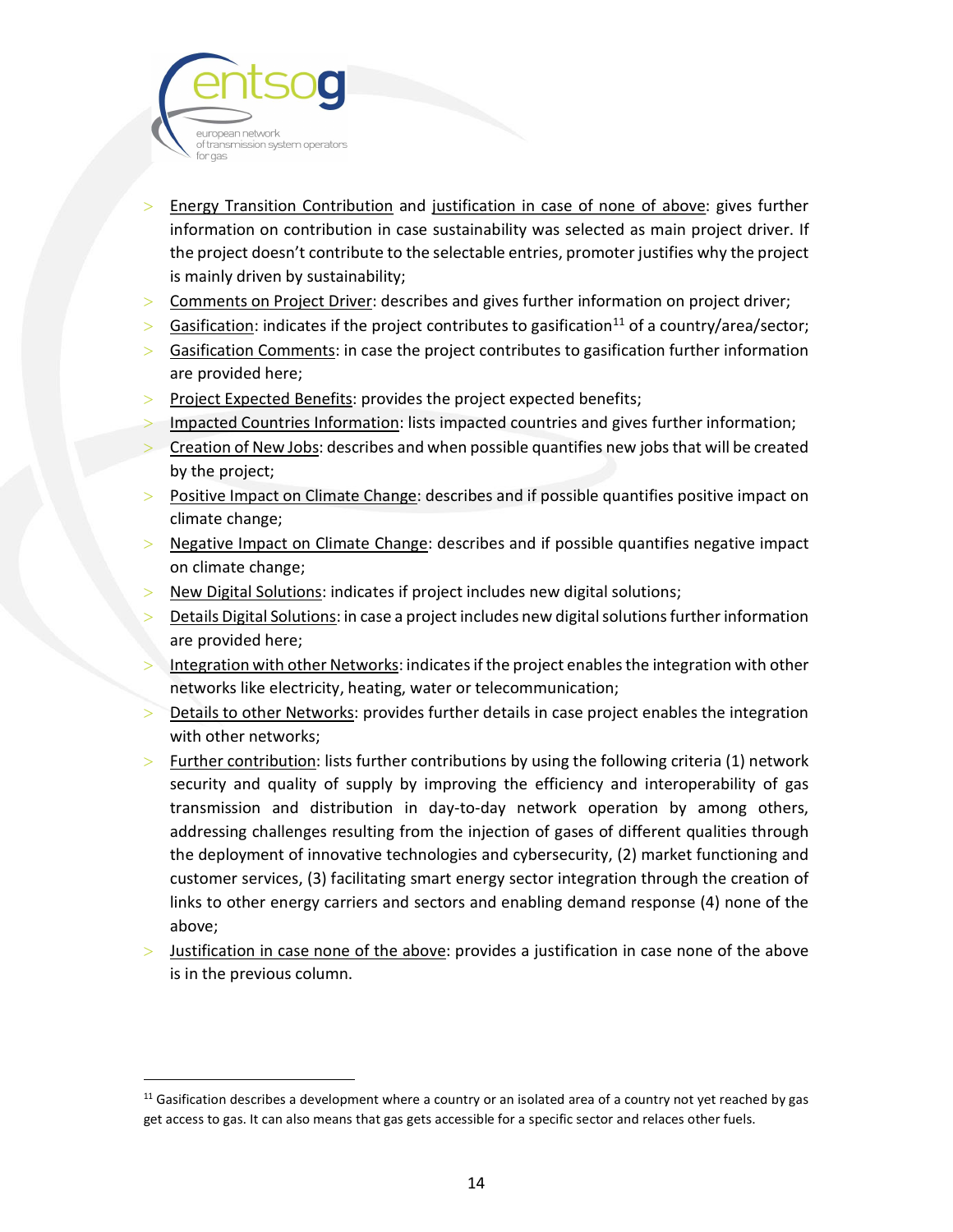

### Spreadsheet 18 – Methane Emissions Mitigation Measures

This section provides information on measures to mitigate methane emissions. This section is only relevant for project emitting methane emissions.

- Code: TYNDP code of each single TYNDP 2022 submitted investment;
- > Project Name: TYNDP 2022 investment name;
- $>$  Promoter: the subject (being a private company, a ministry, etc.) promoting the investment;
- $>$  Leakage reduction: indicates if the design and construction considers the minimization of connections and components that commonly leak;
- Measures for recapture and reuse: indicates if the design and construction includes measures for recapture/reuse of gas;
- Minimization of installed vents (TRA and UGS only): indicates if the design and construction avoid or minimize the installation of vents;
- $>$  Details Minimization of installed vents: provides further information on minimization of installed vents;
- Prioritization of electric, mechanical and compressed air equipment: indicates if the design and construction of this project prioritize the use of electric, mechanical and compressed air equipment;
- Use of lower emission devices: indicates if lower emission devices are used where natural gas devices are the best option;
- Details of lower emission devices: provides further details on lower emission devices that will be used for this project;
- > Dry disconnect couplings for LNG truck loading facilities: indicates if the design and construction for foresee to install dry disconnect couplings in the LNG truck loading facilities;
- $>$  Use of BOG recovery units (LNG only): indicates if the design and construction consider to implement BOG recovery units;
- $>$  Use of automated air/fuel ratio controls: indicates if the installation of automated air/fuel ratio controls is planned;
- $>$  Expected methane emissions and calculation: provides estimation of expected methane emissions of the project and methodology which was used for calculation;
- > Planned LDAR Programs: indicates if periodic leak detection and repair (LDAR) programs for fugitive emissions are planned;
- Comments LDAR programs: provides further details on leak detection and repair (LDAR) programs;
- Reduce venting during maintenance: indicates if steps are planned to reduce venting from routine maintenance repairs when pipelines and/or large vessels need to be depressurized during operation;